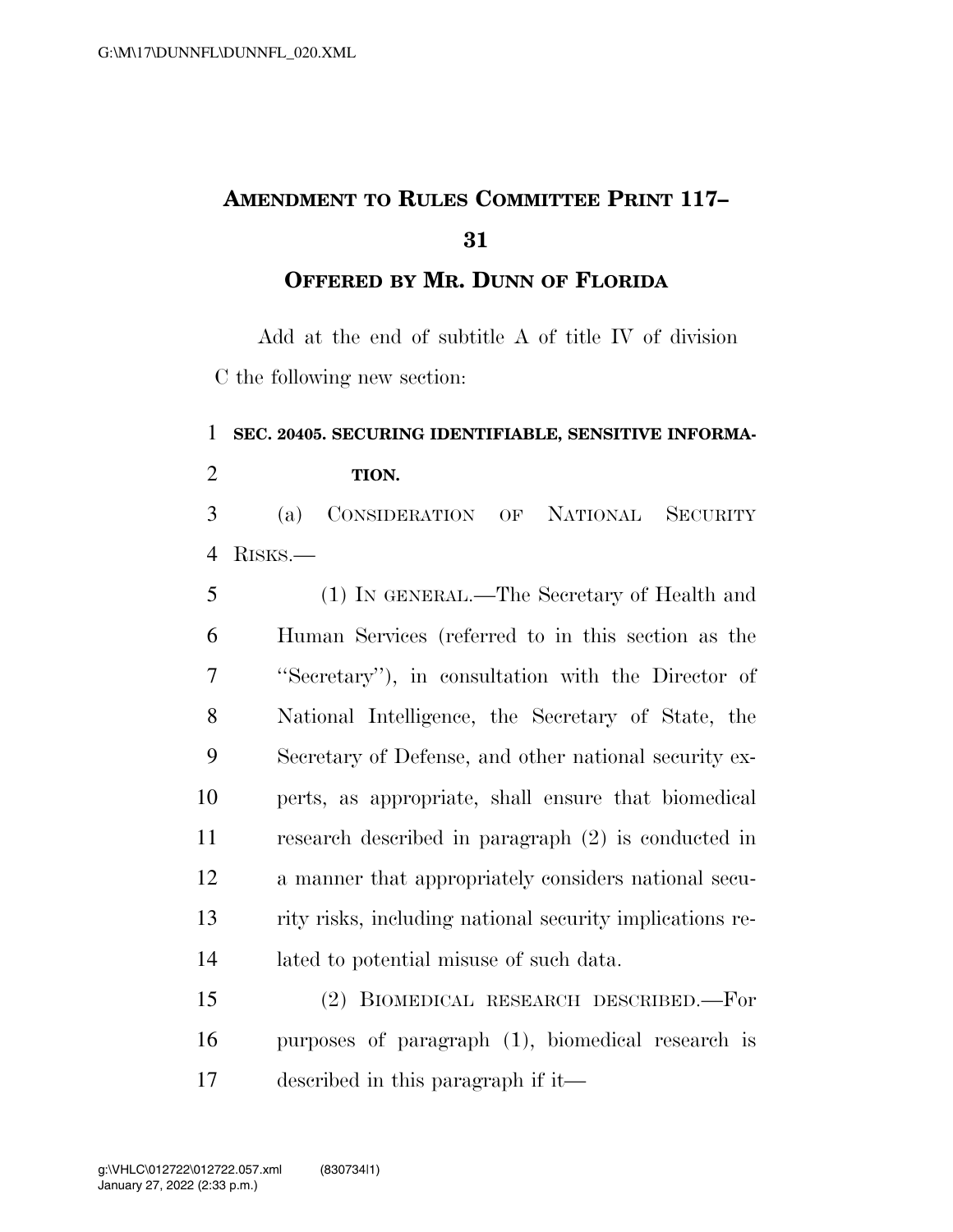(A) is conducted or supported, directly or indirectly, including through subgrants, by the National Institutes of Health or other relevant agencies and offices within the Department of Health and Human Services; and

 (B) involves the sequencing of human genomic information, and collection, analysis, or storage of identifiable, sensitive information, as defined in section 301(d)(4) of the Public **Health Service Act** (42 U.S.C. 241(d)(4)).

 (b) RISK FRAMEWORK.—Not later than 2 years after the date of enactment of this Act, the Secretary shall en- sure that the National Institutes of Health and other rel- evant agencies and offices within the Department of Health and Human Services, working with the heads of agencies and national security experts, including the Of- fice of the National Security within the Department of Health and Human Services—

 (1) develop a comprehensive framework for as- sessing and managing national security risks re-ferred to in subsection (a) that includes—

 (A) criteria for how and when to conduct risk assessments for projects that may have na-tional security implications;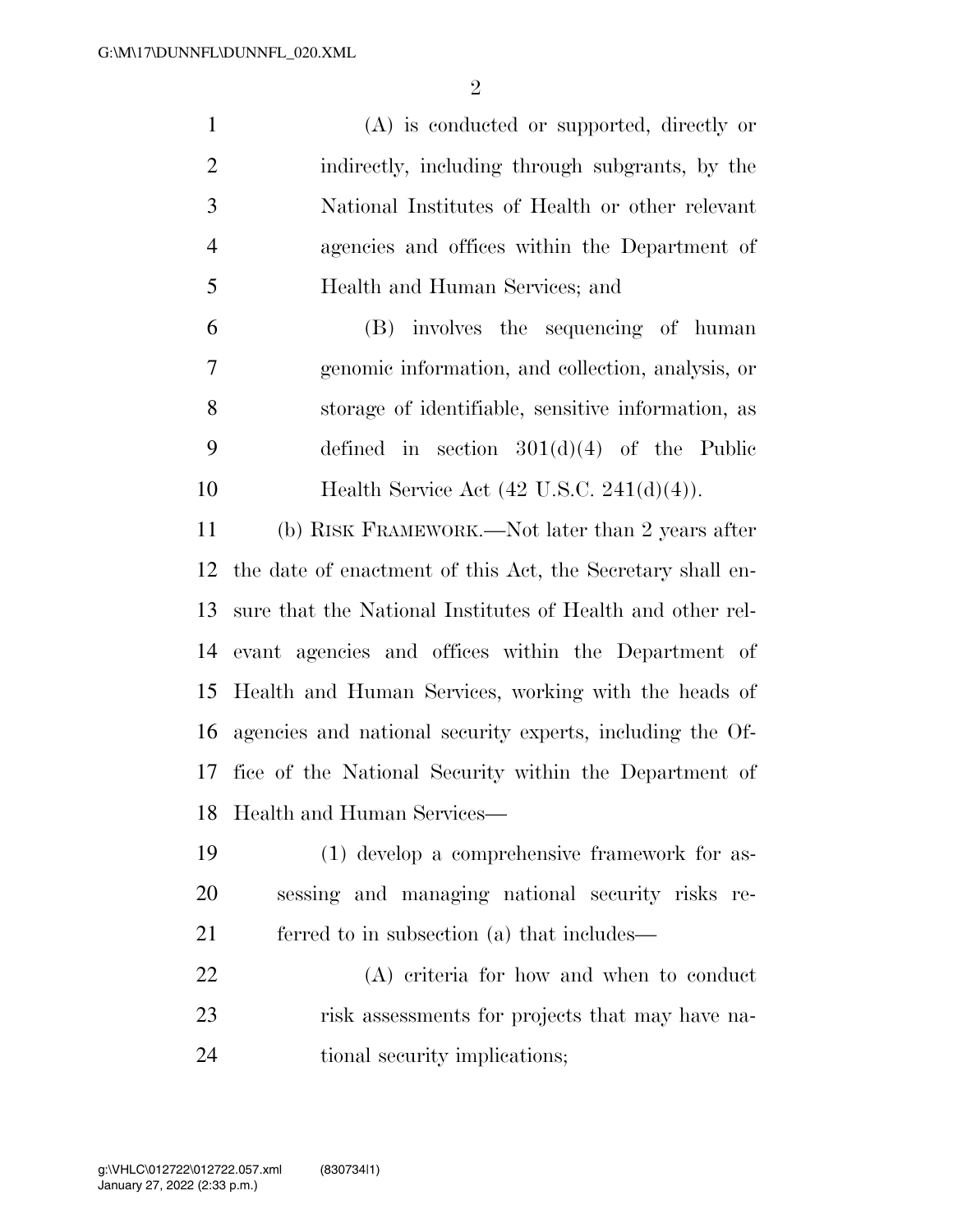| $\mathbf{1}$   | (B) security controls and training for re-               |
|----------------|----------------------------------------------------------|
| $\overline{2}$ | searchers or entities, including peer reviewers,         |
| $\mathfrak{Z}$ | that manage or have access to such data; and             |
| $\overline{4}$ | (C) methods to incorporate risk-reduction                |
| 5              | in the process for funding such projects that            |
| 6              | may have national security implications;                 |
| $\overline{7}$ | $(2)$ not later than 1 year after the risk frame-        |
| 8              | work is developed under paragraph (1), develop and       |
| 9              | implement controls to—                                   |
| 10             | (A) ensure that researchers or entities that             |
| 11             | manage or have access to such data have com-             |
| 12             | plied with the requirements of paragraph (1)             |
| 13             | and ongoing requirements with such paragraph;            |
| 14             | and                                                      |
| 15             | (B) ensure that data access committees re-               |
| 16             | viewing data access requests for projects that           |
| 17             | may have national security risks, as appro-              |
| 18             | priate, include members with expertise in cur-           |
| 19             | rent and emerging national security threats, in          |
| 20             | order to make appropriate decisions related to           |
| 21             | access to such identifiable, sensitive informa-          |
| 22             | tion; and                                                |
| 23             | $(3)$ not later than 2 years after the risk frame-       |
| 24             | work is developed under paragraph (1), update data       |
| 25             | sharing policies related<br>and<br>to<br>human<br>access |